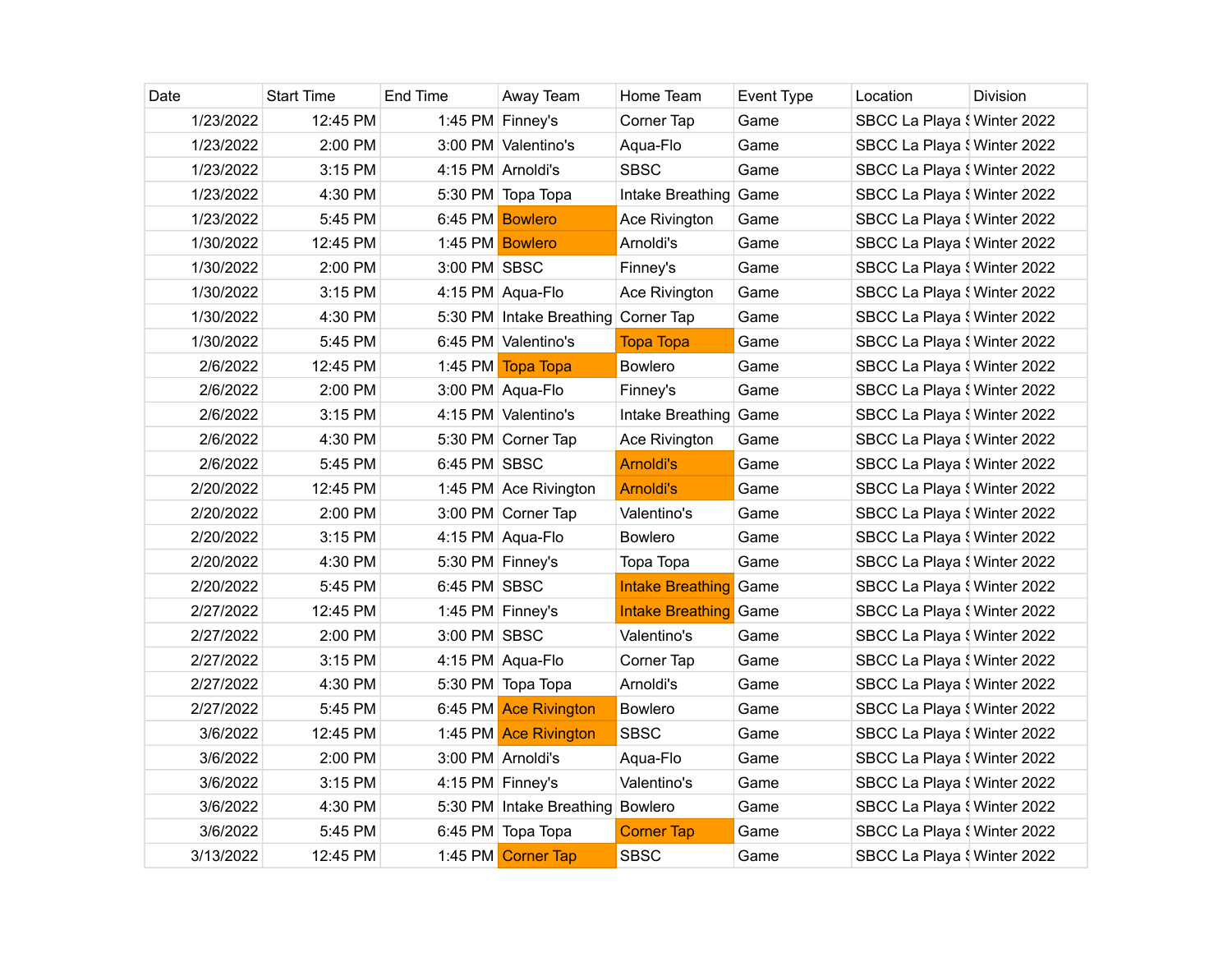| 3/13/2022 | 2:00 PM  |                  | 3:00 PM Ace Rivington              | Intake Breathing Game |      | SBCC La Playa (Winter 2022  |  |
|-----------|----------|------------------|------------------------------------|-----------------------|------|-----------------------------|--|
| 3/13/2022 | 3:15 PM  |                  | 4:15 PM Topa Topa                  | Valentino's           | Game | SBCC La Playa { Winter 2022 |  |
| 3/13/2022 | 4:30 PM  |                  | 5:30 PM Arnoldi's                  | <b>Bowlero</b>        | Game | SBCC La Playa { Winter 2022 |  |
| 3/13/2022 | 5:45 PM  | 6:45 PM Finney's |                                    | Aqua-Flo              | Game | SBCC La Playa { Winter 2022 |  |
| 3/20/2022 | 12:45 PM |                  | 1:45 PM Aqua-Flo                   | Intake Breathing Game |      | SBCC La Playa { Winter 2022 |  |
| 3/20/2022 | 2:00 PM  |                  | 3:00 PM Arnoldi's                  | Corner Tap            | Game | SBCC La Playa { Winter 2022 |  |
| 3/20/2022 | 3:15 PM  | 4:15 PM SBSC     |                                    | Topa Topa             | Game | SBCC La Playa { Winter 2022 |  |
| 3/20/2022 | 4:30 PM  |                  | 5:30 PM Valentino's                | Ace Rivington         | Game | SBCC La Playa { Winter 2022 |  |
| 3/20/2022 | 5:45 PM  | 6:45 PM Bowlero  |                                    | <b>Finney's</b>       | Game | SBCC La Playa { Winter 2022 |  |
| 3/27/2022 | 12:45 PM |                  | 1:45 PM Valentino's                | <b>Finney's</b>       | Game | SBCC La Playa { Winter 2022 |  |
| 3/27/2022 | 2:00 PM  |                  | 3:00 PM Arnoldi's                  | Intake Breathing Game |      | SBCC La Playa { Winter 2022 |  |
| 3/27/2022 | 3:15 PM  |                  | 4:15 PM Ace Rivington              | Corner Tap            | Game | SBCC La Playa { Winter 2022 |  |
| 3/27/2022 | 4:30 PM  |                  | 5:30 PM Topa Topa                  | Aqua-Flo              | Game | SBCC La Playa { Winter 2022 |  |
| 3/27/2022 | 5:45 PM  | 6:45 PM SBSC     |                                    | <b>Bowlero</b>        | Game | SBCC La Playa { Winter 2022 |  |
| 4/3/2022  | 12:45 PM | 1:45 PM SBSC     |                                    | Corner Tap            | Game | SBCC La Playa { Winter 2022 |  |
| 4/3/2022  | 2:00 PM  |                  | 3:00 PM Topa Topa                  | Finney's              | Game | SBCC La Playa { Winter 2022 |  |
| 4/3/2022  | 3:15 PM  |                  | 4:15 PM Valentino's                | <b>Bowlero</b>        | Game | SBCC La Playa { Winter 2022 |  |
| 4/3/2022  | 4:30 PM  |                  | 5:30 PM Intake Breathing Aqua-Flo  |                       | Game | SBCC La Playa { Winter 2022 |  |
| 4/3/2022  | 5:45 PM  |                  | 6:45 PM Arnoldi's                  | <b>Ace Rivington</b>  | Game | SBCC La Playa { Winter 2022 |  |
| 4/10/2022 | 12:45 PM | 1:45 PM SBSC     |                                    | <b>Ace Rivington</b>  | Game | SBCC La Playa { Winter 2022 |  |
| 4/10/2022 | 2:00 PM  |                  | 3:00 PM Intake Breathing Topa Topa |                       | Game | SBCC La Playa { Winter 2022 |  |
| 4/10/2022 | 3:15 PM  | 4:15 PM Finney's |                                    | Arnoldi's             | Game | SBCC La Playa { Winter 2022 |  |
| 4/10/2022 | 4:30 PM  |                  | 5:30 PM Corner Tap                 | <b>Bowlero</b>        | Game | SBCC La Playa { Winter 2022 |  |
| 4/10/2022 | 5:45 PM  |                  | 6:45 PM Aqua-Flo                   | <b>Valentino's</b>    | Game | SBCC La Playa { Winter 2022 |  |
| 4/24/2022 | 12:45 PM |                  | 1:45 PM Valentino's                | Arnoldi's             | Game | SBCC La Playa { Winter 2022 |  |
| 4/24/2022 | 2:00 PM  |                  | 3:00 PM Topa Topa                  | Ace Rivington         | Game | SBCC La Playa { Winter 2022 |  |
| 4/24/2022 | 3:15 PM  | 4:15 PM Bowlero  |                                    | Corner Tap            | Game | SBCC La Playa { Winter 2022 |  |
| 4/24/2022 | 4:30 PM  | 5:30 PM SBSC     |                                    | Agua-Flo              | Game | SBCC La Playa { Winter 2022 |  |
| 4/24/2022 | 5:45 PM  |                  | 6:45 PM Intake Breathing Finney's  |                       | Game | SBCC La Playa { Winter 2022 |  |
| 5/1/2022  | 12:45 PM | 1:45 PM          | Intake Breathing Valentino's       |                       | Game | SBCC La Playa { Winter 2022 |  |
| 5/1/2022  | 2:00 PM  | 3:00 PM Bowlero  |                                    | <b>SBSC</b>           | Game | SBCC La Playa \ Winter 2022 |  |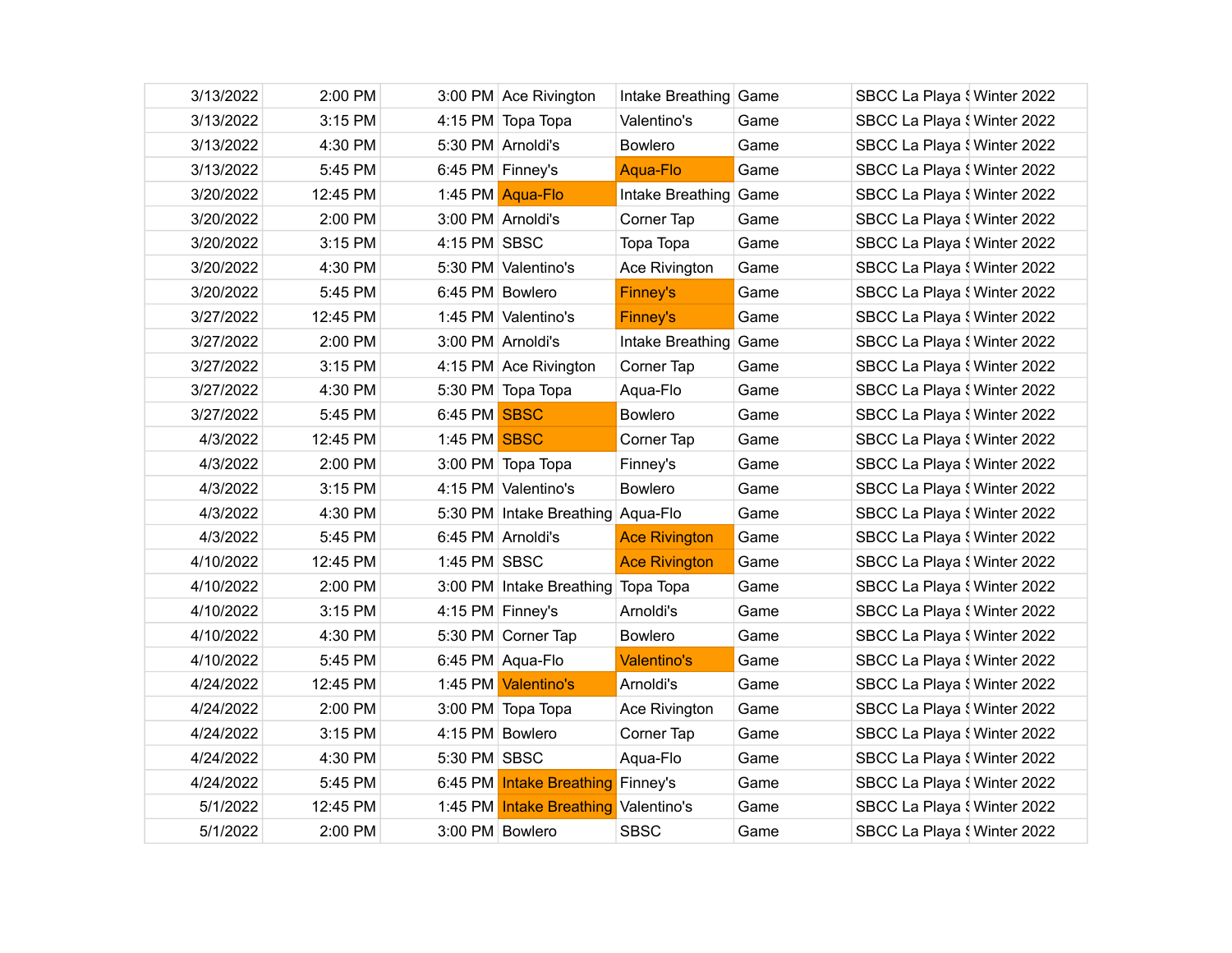| 5/1/2022  | 3:15 PM  |                  | 4:15 PM Aqua-Flo             | Topa Topa     | Game | SBCC La Playa { Winter 2022 |
|-----------|----------|------------------|------------------------------|---------------|------|-----------------------------|
| 5/1/2022  | 4:30 PM  |                  | 5:30 PM Finney's             | Ace Rivington | Game | SBCC La Playa { Winter 2022 |
| 5/1/2022  | 5:45 PM  |                  | 6:45 PM Corner Tap           | Arnoldi's     | Game | SBCC La Playa { Winter 2022 |
| 5/15/2022 | 12:45 PM |                  | 6:45 PM Topa Topa            | <b>TBD</b>    | Game | SBCC La Playa { Winter 2022 |
| 5/15/2022 | 12:45 PM | 6:45 PM Bowlero  |                              | <b>TBD</b>    | Game | SBCC La Playa { Winter 2022 |
| 5/15/2022 | 12:45 PM |                  | 6:45 PM Finney's             | <b>TBD</b>    | Game | SBCC La Playa { Winter 2022 |
| 5/15/2022 | 12:45 PM |                  | 6:45 PM Valentino's          | <b>TBD</b>    | Game | SBCC La Playa { Winter 2022 |
| 5/15/2022 | 12:45 PM |                  | 6:45 PM Arnoldi's            | <b>TBD</b>    | Game | SBCC La Playa { Winter 2022 |
| 5/15/2022 | 12:45 PM |                  | 6:45 PM Ace Rivington        | <b>TBD</b>    | Game | SBCC La Playa { Winter 2022 |
| 5/15/2022 | 12:45 PM |                  | 6:45 PM Corner Tap           | <b>TBD</b>    | Game | SBCC La Playa { Winter 2022 |
| 5/15/2022 | 12:45 PM |                  | 6:45 PM Aqua-Flo             | <b>TBD</b>    | Game | SBCC La Playa { Winter 2022 |
| 5/15/2022 | 12:45 PM |                  | 6:45 PM Intake Breathing TBD |               | Game | SBCC La Playa { Winter 2022 |
| 5/15/2022 | 12:45 PM | 6:45 PM SBSC     |                              | <b>TBD</b>    | Game | SBCC La Playa { Winter 2022 |
| 5/22/2022 | 12:45 PM |                  | 6:45 PM Topa Topa            | <b>TBD</b>    | Game | SBCC La Playa { Winter 2022 |
| 5/22/2022 | 12:45 PM | 6:45 PM Bowlero  |                              | <b>TBD</b>    | Game | SBCC La Playa { Winter 2022 |
| 5/22/2022 | 12:45 PM | 6:45 PM Finney's |                              | <b>TBD</b>    | Game | SBCC La Playa { Winter 2022 |
| 5/22/2022 | 12:45 PM |                  | 6:45 PM Valentino's          | <b>TBD</b>    | Game | SBCC La Playa { Winter 2022 |
| 5/22/2022 | 12:45 PM |                  | 6:45 PM Arnoldi's            | <b>TBD</b>    | Game | SBCC La Playa { Winter 2022 |
| 5/22/2022 | 12:45 PM |                  | 6:45 PM Ace Rivington        | <b>TBD</b>    | Game | SBCC La Playa { Winter 2022 |
| 5/22/2022 | 12:45 PM |                  | 6:45 PM Corner Tap           | <b>TBD</b>    | Game | SBCC La Playa { Winter 2022 |
| 5/22/2022 | 12:45 PM |                  | 6:45 PM Aqua-Flo             | <b>TBD</b>    | Game | SBCC La Playa { Winter 2022 |
| 5/22/2022 | 12:45 PM |                  | 6:45 PM Intake Breathing TBD |               | Game | SBCC La Playa { Winter 2022 |
| 5/22/2022 | 12:45 PM | 6:45 PM SBSC     |                              | <b>TBD</b>    | Game | SBCC La Playa { Winter 2022 |
| 5/29/2022 | 12:45 PM |                  | 6:45 PM Topa Topa            | <b>TBD</b>    | Game | SBCC La Playa { Winter 2022 |
| 5/29/2022 | 12:45 PM | 6:45 PM Bowlero  |                              | <b>TBD</b>    | Game | SBCC La Playa { Winter 2022 |
| 5/29/2022 | 12:45 PM | 6:45 PM Finney's |                              | <b>TBD</b>    | Game | SBCC La Playa { Winter 2022 |
| 5/29/2022 | 12:45 PM |                  | 6:45 PM Valentino's          | <b>TBD</b>    | Game | SBCC La Playa { Winter 2022 |
| 5/29/2022 | 12:45 PM |                  | 6:45 PM Arnoldi's            | <b>TBD</b>    | Game | SBCC La Playa { Winter 2022 |
| 5/29/2022 | 12:45 PM |                  | 6:45 PM Ace Rivington        | <b>TBD</b>    | Game | SBCC La Playa { Winter 2022 |
| 5/29/2022 | 12:45 PM |                  | 6:45 PM Corner Tap           | <b>TBD</b>    | Game | SBCC La Playa { Winter 2022 |
| 5/29/2022 | 12:45 PM |                  | 6:45 PM Aqua-Flo             | <b>TBD</b>    | Game | SBCC La Playa { Winter 2022 |